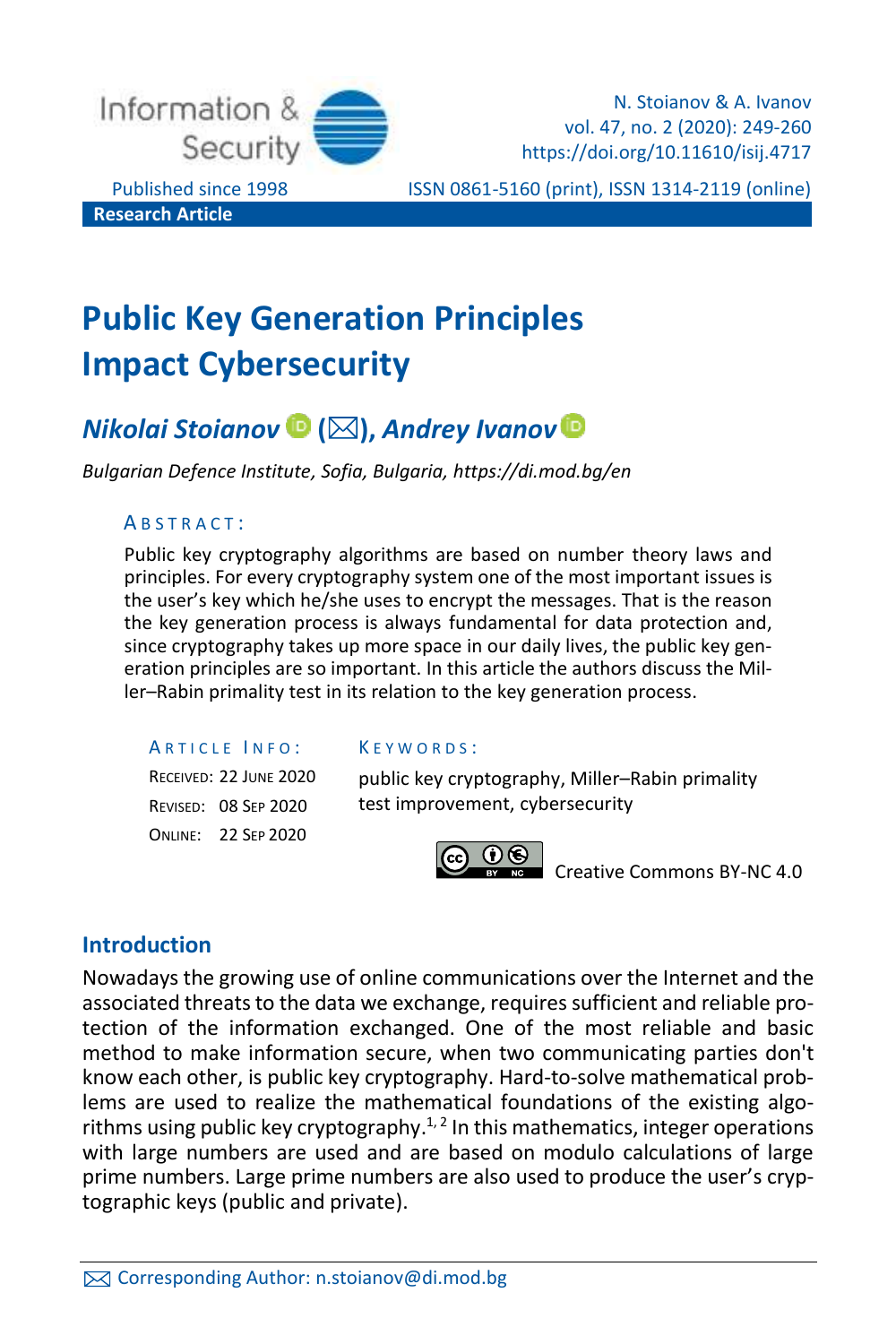We could state that the security of the exchanged data protected by public key cryptography is due to two main facts: the difficulty of solving a mathematical algorithm and the reliability of the generated prime numbers used as keys in such a system. In this paper we will consider deterministic and probabilistic primality tests and will focus over the most widely used in practice an algorithm for testing prime numbers, that of Miller-Rabin  $3, 4$  and we will propose a new addition to it, which will increase the reliability of the estimation that this probabilistic algorithm gives.

### **Public Key Generation and The Importance of The Prime Numbers**

Public key cryptography algorithms are based on two main things: difficult to solve mathematical problems and prime numbers with big values that serve as user private keys. If that prime numbers are generated not according to the prescribed rules or are not reliably confirmed as such, the security strength of protected data could be not enough. In an effort to ensure better protection of information, new algorithms and rules for generating private keys and the prime numbers involved in their compilation are created and proposed.<sup>5, 6</sup>

The more than 85% from certificate authorities (CA) based their root certificate security by using RSA encryption and signing scheme. Approximately of 10% of CA combinate both RSA and ECDSA cryptographic schemes to protect their public key infrastructure (PKI). This statement is based on our study in which we analysed the certificates stored into Windows, Android and Linux operating systems (OS) certificates stores. These operating systems are the most commonly used worldwide. We can say that a reliable estimate of divisibility of numbers is essential. Connected with this we will consider algorithms for primality testing. In practice, they are divided into two main types. Deterministic and probabilistic algorithms.

#### *Deterministic Primality Testing*

The most elementary approach to primality proving is trial division. If attempt to divide p by every integer  $n \leq \sqrt{p}$  and no such n divides p, then p is prime. But this task will take  $O(\sqrt{p} M(\log p))$  time complexity, which is impractical for large values of p. That is why the most practical algorithms have to be used to deter the big numbers divisibility to factors.

An algorithm created in 2002, AKS (Agrawal, Kayal, and Saxena), falls into the group of tests that give an unambiguous assessment of divisibility of numbers. At the heart of AKS algorithm is Fermat's Little Theorem.

The Fermat's Little Theorem states that: if a number p is prime,  $a \in \mathbb{Z}$ ,  $p \in \mathbb{N}$ and  $GCD(a, p) = 1$  then

$$
a^p \equiv a \bmod p
$$

The primality test by using this theorem fails for a specific class of numbers, known as pseudoprimes, which include the Carmichael numbers.

Primarily based on a polynomial generalization of the Fermat's Little Theorem the AKS algorithm state that: the number  $p$  is prime if and only

$$
(x+a)^p \equiv (x^p + a) \bmod p
$$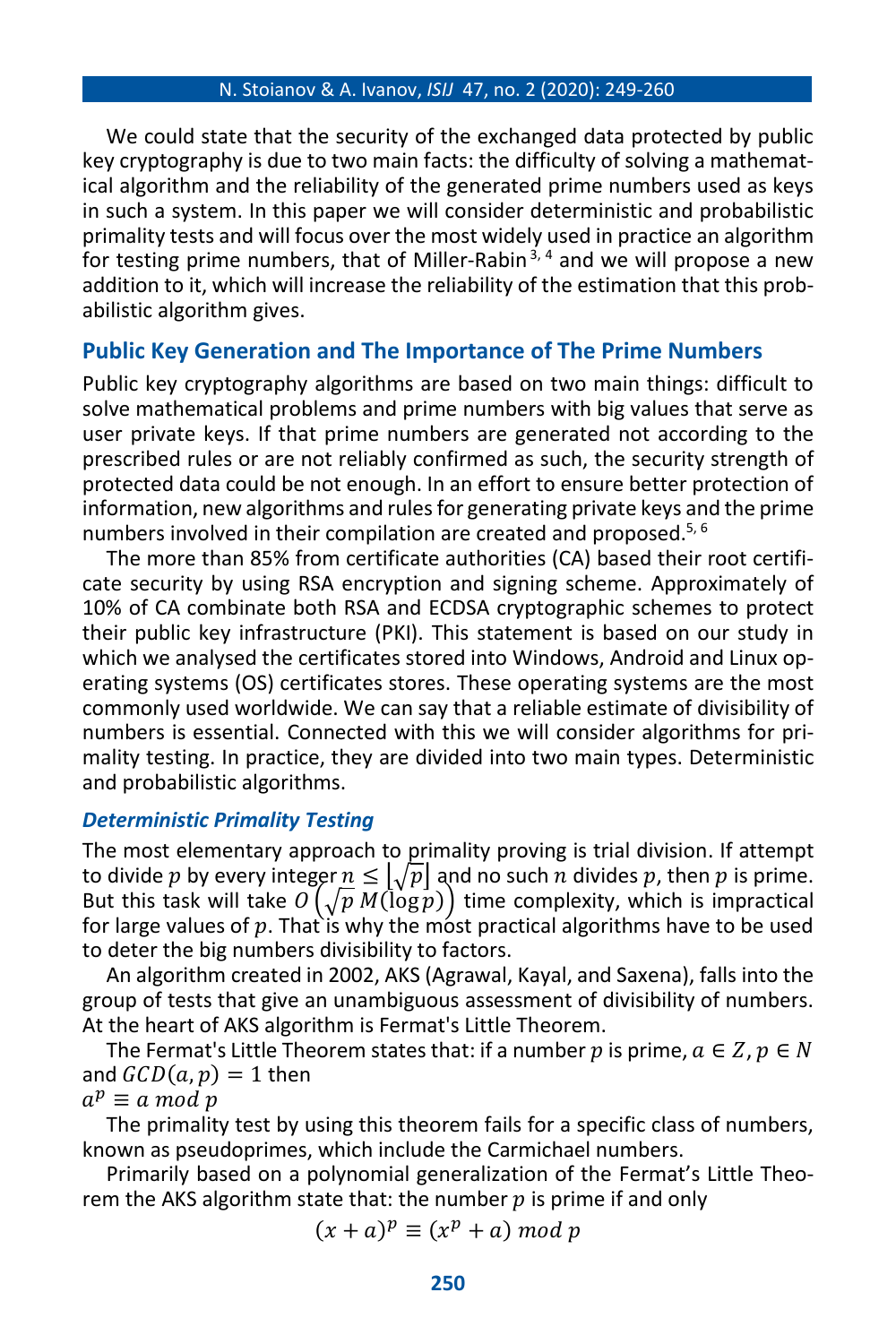where  $a \in \mathbb{Z}$ ,  $p \in \mathbb{N}$ .

The time complexity here would be  $\Omega(n)$  which is not polynomial time. To reduce complexity, we can divide both sides by  $(x^r - 1)$ .<sup>7</sup> Therefore, for a chosen  $r$  the number of computations needed to be performed is less. Hence, the main objective now is to choose an appropriately small  $r$  and test if the equation:

 $(x + a)^p \equiv (x^p + a) \bmod GCD(x^r - 1, p)$ 

is satisfied for sufficient number of  $a$ 's.

The algorithm proposed by Agrawal, Kayal and Saxena <sup>8,9</sup> for primality testing has following steps:

- (1) if  $p = a^b$  for  $a \in N, b > 1$  output **COMPOSIT** (2) find smallest r such that  $O_r(p) > log^2 p$ (3) if  $1 < GCD(a, p) < p$  for some  $a \le r$  then output *COMPOSIT* (4) if  $n \le r$  output **PRIME** (5) for each  $a \in 1$ .  $\sqrt{\varphi(p) \log p}$ (6) if  $(x + a)^p \neq (x^p + a) \mod GCD(x^r - 1, p)$ (7) output COMPOSIT
- (8) output PRIME

The complexity of execution of that algorithm is  $\tilde{O}(log^{10.5}n)$  time. Hence the execution time will be proportional to  $(\log n)^{10.5}$  if  $p$  grows larger. This is a polynomial time function, which although not as fast as the probabilistic tests used nowadays, has the advantage of being fully deterministic.

#### *Probabilistic Testing of Prime Numbers. Miller-Rabin Primality Test*

We know two mathematical ways to prove that a number  $p$  is composite:

a. number  $p$  factorization, where:

$$
p = a.b \text{ and}
$$
  
 
$$
a, b > 1
$$
 (2.2.1)

b. Exhibit a Fermat witness for  $p$ , i.e. find a number  $x$  satisfying:

$$
x^{p-1} \not\equiv 1 \bmod p \tag{2.2.2}
$$

The speed of these algorithms, which certainly determine whether a number is divisible, is unsatisfactory. This requires some of the probabilistic algorithms for primality test to be more widely used.

The Miller-Rabin  $10,11$  test is based on a third way to prove that a number is composite.

c. Exhibit a no square root of 1  $mod\ p$ . That means to find a number x such that:

$$
x2 \equiv 1 \mod p \text{ and}
$$
  
 
$$
x \not\equiv \pm 1 \mod p \tag{2.2.3}
$$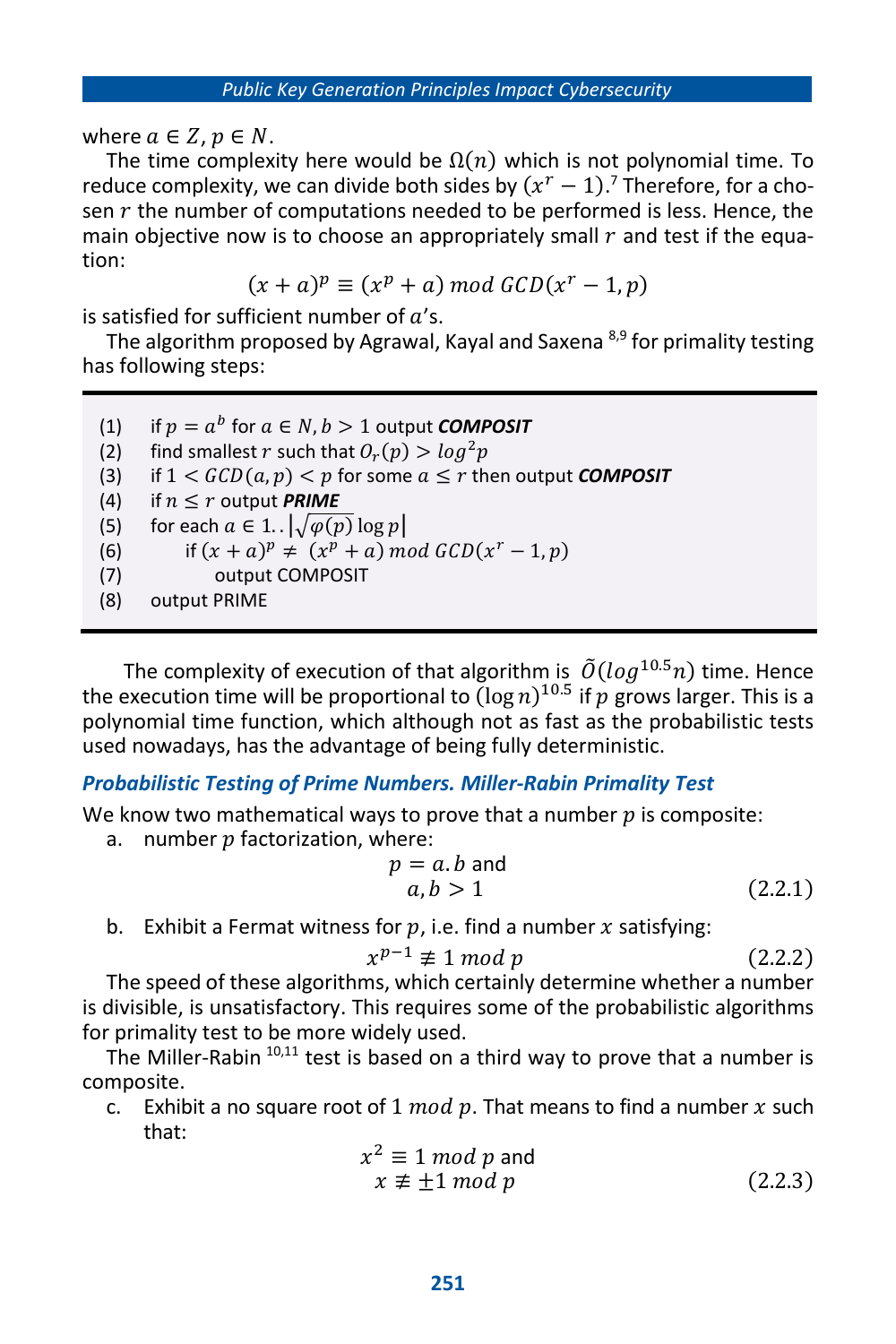The Miller-Rabin test is the most widely used probabilistic primality test. This algorithm was proposed in 70's. Miller and Rabin gave two versions of the same algorithm to test whether a number  $p$  is prime or not. Rabin's algorithm works with a randomly chosen  $x \in Z_n$ , and is therefore a randomized one. Correctness of Miller's algorithm depends on correctness of Extended Riemann Hypothesis. In his test method it is need to tests deterministically for all  $x$ 's, where  $1 < x < 4$ ,  $log^2 p$ .

If x is a witness for an integer p, then p must be composite and we say that x witnesses the compositeness of  $p$ . Prime numbers clearly have no witnesses. If we picked up enough count of  $x'$ s (100 or more depends on size of  $p$ ) and no one is a witness, we can accept that number  $p$  is probably prime. The algorithm realization steps are:

| Denote $p-1 = s \cdot 2^m$ , where s mod $2 = 1$         |                                                          |
|----------------------------------------------------------|----------------------------------------------------------|
| if $x^{p-1} \not\equiv 1 \mod p$ output <b>COMPOSITE</b> | $(p$ is definitely composite)                            |
| $b = x^s \mod p$                                         |                                                          |
| if $b \equiv \pm 1 \mod p$ , output <b>PRIME</b>         | $(x \text{ is not a witness}, p \text{ could be prime})$ |
| Loop $i \in 0m-1$                                        |                                                          |
| $b \leftarrow b^2 \mod p$                                |                                                          |
| if $b \equiv -1 \mod p$ then                             |                                                          |
| output PRIME                                             | $(x \text{ is not a witness}, p \text{ could be prime})$ |
| output <b>COMPOSITE</b>                                  | $x$ is a witness $p$ , is definitely not prime           |
|                                                          | randomly picked up $x \in Z_n$                           |

The time complexity of that algorithm is  $\tilde{\theta}(\gamma \log n)$  where the y is the count of the iterations i.e. the different values of randomly chosen  $x$ .

## *Subgroup Extending by New Generating Number of a Ring is Gained.*

In this part of the paper we will considering primality test based on two criteria and an idea of a method of transitioning (without intersection) or extending different multiplicative subgroups formed by their generator integer. To describe this method of transitioning/extending multiplicative subgroups formed by number  $p$ , we will use linear Diophantine equation:

$$
d_x \cdot d_y - p \cdot k = d_z \tag{2.3.1}
$$

where  $d_i = g^i \ mod \ p.$  Every  $d_i \ \in Z_p$  and it is part of a ring generated by number g and has ring order  $\#\mathcal{O}_{(g,p)}$  or smaller. In the particular case when  $d_x = d_y^{-1}$  mod p, value of  $d_z = 1$ .

In our practice dealing with number rings we saw that if  $d_z = 1$  quadratic reciprocity  $\left(\frac{d_x}{d_y}\right)$  $\left(\frac{d_x}{p}\right) = \left(\frac{d_y}{p}\right)$  $(\frac{y}{p})$ , and when size of  $\#O_{(g,p)} < p-1$  then number  $k$  could highly has different quadratic reciprocity, i.e.  $\left(\frac{d_{x}}{n}\right)$  $\left(\frac{d_x}{p}\right) \neq \left(\frac{k}{p}\right)$  $\frac{\kappa}{p}$ ). In cases when that is not true, we can just do that with new value of  $d_x \leftarrow k$  and in few steps of repeating that we can reach a value of  $k$  which has different quadratic reciprocity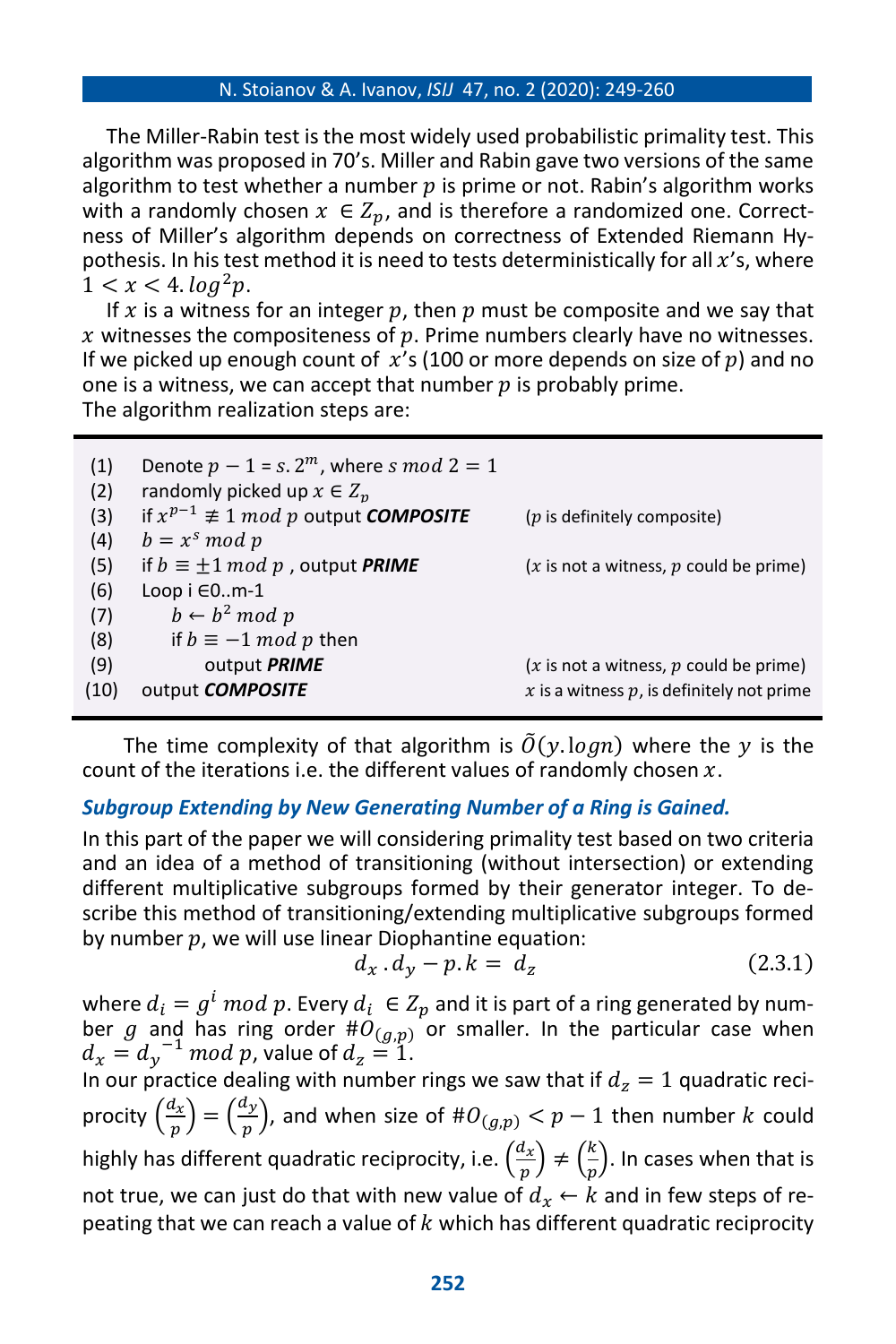#### *Public Key Generation Principles Impact Cybersecurity*

to p than the initial  $d_x$ . We saw more important thing, that the rings formed with generators  $d_x$  and k, have very often different elements on its sets. If we use  $q=d_x.$   $k \ mod \ p$  as a ring generator its  $\#O_{(q,p)}$  is different then  $\#O_{(d_x,p)}$ and  $\#O_{(k,p)}$ . To show that we will use two examples. Into the first we will use a prime number with value 1117 and in the second one composite number  $21421 = 11.1931$ .

#### *Example 1*

|              | $p = 1117$ , $g = 430$ , $\#O_{(p,p)} = 372$ , $\left(\frac{430}{1117}\right) = -1$ |    |      |     |      |     |      |     |      |     |      |     |              |
|--------------|-------------------------------------------------------------------------------------|----|------|-----|------|-----|------|-----|------|-----|------|-----|--------------|
| $\mathbf{1}$ | 430                                                                                 | 59 | 688  | 117 | 654  | 175 | 823  | 233 | 870  | 291 | 275  | 349 | 440          |
| 2            | 595                                                                                 | 60 | 952  | 118 | 853  | 176 | 918  | 234 | 1022 | 292 | 965  | 350 | 427          |
| 3            | 57                                                                                  | 61 | 538  | 119 | 414  | 177 | 439  | 235 | 479  | 293 | 543  | 351 | 422          |
| 4            | 1053                                                                                | 62 | 121  | 120 | 417  | 178 | 1114 | 236 | 442  | 294 | 37   | 352 | 506          |
| 5            | 405                                                                                 | 63 | 648  | 121 | 590  | 179 | 944  | 237 | 170  | 295 | 272  | 353 | 882          |
| 6            | 1015                                                                                | 64 | 507  | 122 | 141  | 180 | 449  | 238 | 495  | 296 | 792  | 354 | 597          |
| 7            | 820                                                                                 | 65 | 195  | 123 | 312  | 181 | 946  | 239 | 620  | 297 | 992  | 355 | 917          |
| 8            | 745                                                                                 | 66 | 75   | 124 | 120  | 182 | 192  | 240 | 754  | 298 | 983  | 356 | - 9          |
| 9            | 888                                                                                 | 67 | 974  | 125 | 218  | 183 | 1019 | 241 | 290  | 299 | 464  | 357 | 519          |
| 10           | 943                                                                                 | 68 | 1062 | 126 | 1029 | 184 | 306  | 242 | 713  | 300 | 694  | 358 | 887          |
| 11           | 19                                                                                  | 69 | 924  | 127 | 138  | 185 | 891  | 243 | 532  | 301 | 181  | 359 | 513          |
| 12           | 351                                                                                 | 70 | 785  | 128 | 139  | 186 | 1116 | 244 | 892  | 302 | 757  | 360 | 541          |
| 13           | 135                                                                                 | 71 | 216  | 129 | 569  | 187 | 687  | 245 | 429  | 303 | 463  | 361 | 294          |
| 14           | 1083                                                                                | 72 | 169  | 130 | 47   | 188 | 522  | 246 | 165  | 304 | 264  | 362 | 199          |
| 15           | 1018                                                                                | 73 | 65   | 131 | 104  | 189 | 1060 | 247 | 579  | 305 | 703  | 363 | 678          |
| 16           | 993                                                                                 | 74 | 25   | 132 | 40   | 190 | 64   | 248 | 996  | 306 | 700  | 364 | 3            |
| 17           | 296                                                                                 | 75 | 697  | 133 | 445  | 191 | 712  | 249 | 469  | 307 | 527  | 365 | 173          |
| 18           | 1059                                                                                | 76 | 354  | 134 | 343  | 192 | 102  | 250 | 610  | 308 | 976  | 366 | 668          |
| 19           | 751                                                                                 | 77 | 308  | 135 | 46   | 193 | 297  | 251 | 922  | 309 | 805  | 367 | 171          |
| 20           | 117                                                                                 | 78 | 634  | 136 | 791  | 194 | 372  | 252 | 1042 | 310 | 997  | 368 | 925          |
| 21           | 45                                                                                  | 79 | 72   | 137 | 562  | 195 | 229  | 253 | 143  | 311 | 899  | 369 | 98           |
| 22           | 361                                                                                 | 80 | 801  | 138 | 388  | 196 | 174  | 254 | 55   | 312 | 88   | 370 | 811          |
| 23           | 1084                                                                                | 81 | 394  | 139 | 407  | 197 | 1098 | 255 | 193  | 313 | 979  | 371 | 226          |
| 24           | 331                                                                                 | 82 | 753  | 140 | 758  | 198 | 766  | 256 | 332  | 314 | 978  | 372 | $\mathbf{1}$ |
| 25           | 471                                                                                 | 83 | 977  | 141 | 893  | 199 | 982  | 257 | 901  | 315 | 548  | 373 | 430          |
| 26           | 353                                                                                 | 84 | 118  | 142 | 859  | 200 | 34   | 258 | 948  | 316 | 1070 | 374 | 595          |
| 27           | 995                                                                                 | 85 | 475  | 143 | 760  | 201 | 99   | 259 | 1052 | 317 | 1013 | 375 | 57           |
| 28           | 39                                                                                  | 86 | 956  | 144 | 636  | 202 | 124  | 260 | 1092 | 318 | 1077 | 376 | 1053         |
| 29           | 15                                                                                  | 87 | 24   | 145 | 932  | 203 | 821  | 261 | 420  | 319 | 672  | 377 | 405          |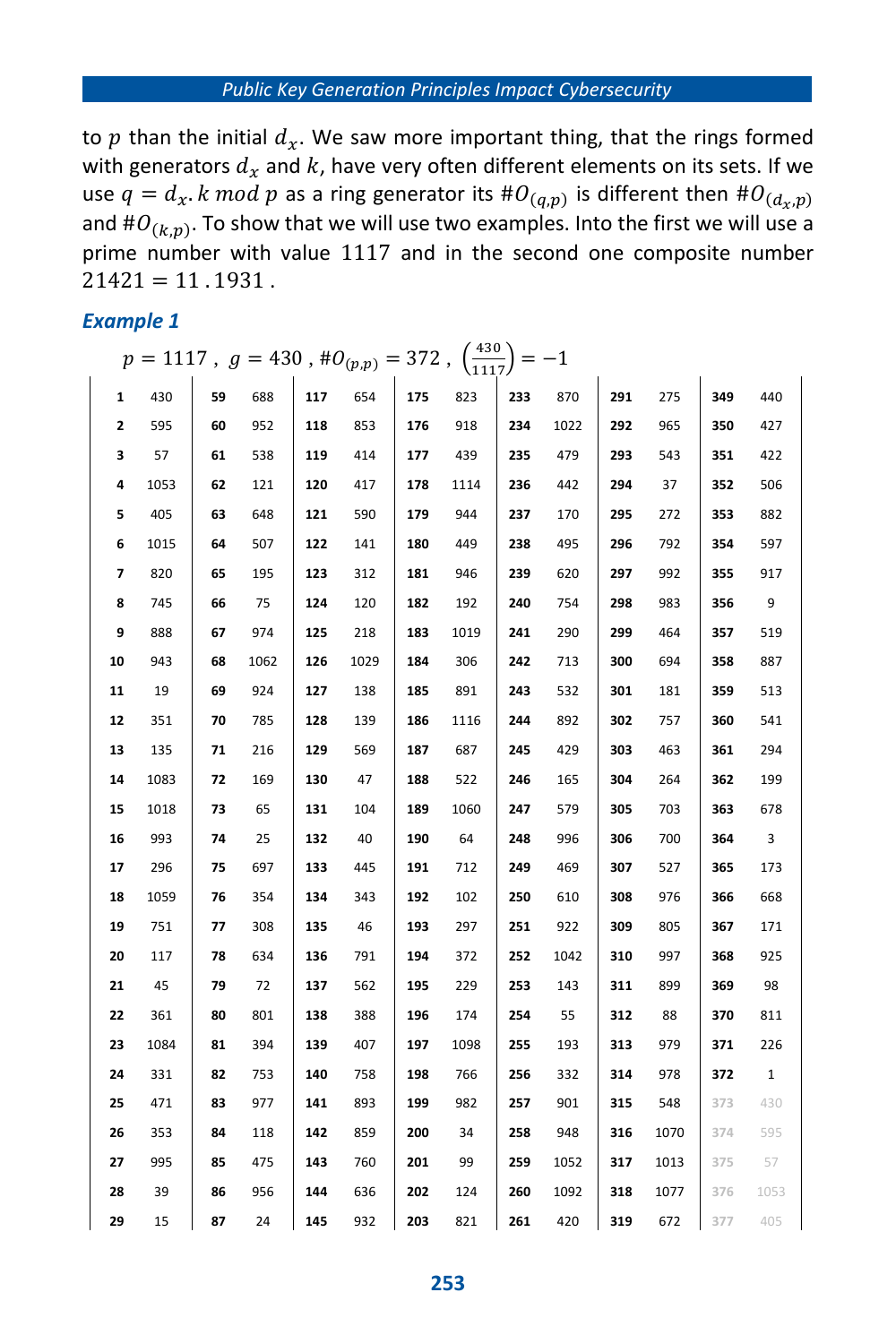|--|

| 30 | 865  | 88  | 267  | 146 | 874  | 204 | 58                                                                                                           | 262 | 763  | 320 | 774  | 378 | 1015 |  |
|----|------|-----|------|-----|------|-----|--------------------------------------------------------------------------------------------------------------|-----|------|-----|------|-----|------|--|
| 31 | 1106 | 89  | 876  | 147 | 508  | 205 | 366                                                                                                          | 263 | 809  | 321 | 1071 | 379 | 820  |  |
| 32 | 855  | 90  | 251  | 148 | 625  | 206 | 1000                                                                                                         | 264 | 483  | 322 | 326  | 380 | 745  |  |
| 33 | 157  | 91  | 698  | 149 | 670  | 207 | 1072                                                                                                         | 265 | 1045 | 323 | 555  | 381 | 888  |  |
| 34 | 490  | 92  | 784  | 150 | 1031 | 208 | 756                                                                                                          | 266 | 316  | 324 | 729  | 382 | 943  |  |
| 35 | 704  | 93  | 903  | 151 | 998  | 209 | 33                                                                                                           | 267 | 723  | 325 | 710  | 383 | 19   |  |
| 36 | 13   | 94  | 691  | 152 | 212  | 210 | 786                                                                                                          | 268 | 364  | 326 | 359  | 384 | 351  |  |
| 37 | 5    | 95  | 8    | 153 | 683  | 211 | 646                                                                                                          | 269 | 140  | 327 | 224  | 385 | 135  |  |
| 38 | 1033 | 96  | 89   | 154 | 1036 | 212 | 764                                                                                                          | 270 | 999  | 328 | 258  | 386 | 1083 |  |
| 39 | 741  | 97  | 292  | 155 | 914  | 213 | 122                                                                                                          | 271 | 642  | 329 | 357  | 387 | 1018 |  |
| 40 | 285  | 98  | 456  | 156 | 953  | 214 | 1078                                                                                                         | 272 | 161  | 330 | 481  | 388 | 993  |  |
| 41 | 797  | 99  | 605  | 157 | 968  | 215 | 1102                                                                                                         | 273 | 1093 | 331 | 185  | 389 | 296  |  |
| 42 | 908  | 100 | 1006 | 158 | 716  | 216 | 252                                                                                                          | 274 | 850  | 332 | 243  | 390 | 1059 |  |
| 43 | 607  | 101 | 301  | 159 | 705  | 217 | 11                                                                                                           | 275 | 241  | 333 | 609  | 391 | 751  |  |
| 44 | 749  | 102 | 975  | 160 | 443  | 218 | 262                                                                                                          | 276 | 866  | 334 | 492  | 392 | 117  |  |
| 45 | 374  | 103 | 375  | 161 | 600  | 219 | 960                                                                                                          | 277 | 419  | 335 | 447  | 393 | 45   |  |
| 46 | 1089 | 104 | 402  | 162 | 1090 | 220 | 627                                                                                                          | 278 | 333  | 336 | 86   | 394 | 361  |  |
| 47 | 247  | 105 | 842  | 163 | 677  | 221 | 413                                                                                                          | 279 | 214  | 337 | 119  | 395 | 1084 |  |
| 48 | 95   | 106 | 152  | 164 | 690  | 222 | 1104                                                                                                         | 280 | 426  | 338 | 905  | 396 | 331  |  |
| 49 | 638  | 107 | 574  | 165 | 695  | 223 | 1112                                                                                                         | 281 | 1109 | 339 | 434  | 397 | 471  |  |
| 50 | 675  | 108 | 1080 | 166 | 611  | 224 | 84                                                                                                           | 282 | 1028 | 340 | 81   | 398 | 353  |  |
| 51 | 947  | 109 | 845  | 167 | 235  | 225 | 376                                                                                                          | 283 | 825  | 341 | 203  | 399 | 995  |  |
| 52 | 622  | 110 | 325  | 168 | 520  | 226 | 832                                                                                                          | 284 | 661  | 342 | 164  | 400 | 39   |  |
| 53 | 497  | 111 | 125  | 169 | 200  | 227 | 320                                                                                                          | 285 | 512  | 343 | 149  | 401 | 15   |  |
| 54 | 363  | 112 | 134  | 170 | 1108 | 228 | 209                                                                                                          | 286 | 111  | 344 | 401  | 402 | 865  |  |
| 55 | 827  | 113 | 653  | 171 | 598  | 229 | 510                                                                                                          | 287 | 816  | 345 | 412  | 403 | 1106 |  |
| 56 | 404  | 114 | 423  | 172 | 230  | 230 | 368                                                                                                          | 288 | 142  | 346 | 674  | 404 | 855  |  |
| 57 | 585  | 115 | 936  | 173 | 604  | 231 | 743                                                                                                          | 289 | 742  | 347 | 517  | 405 | 157  |  |
| 58 | 225  | 116 | 360  | 174 | 576  | 232 | 28                                                                                                           | 290 | 715  | 348 | 27   | 406 | 490  |  |
|    |      |     |      |     |      |     | If we use $x = 2$ , $d_x = 595$ , $\left(\frac{595}{1117}\right) = 1$ , $d_y = 595^{-1} \mod 1117 = 811$ and |     |      |     |      |     |      |  |
|    |      |     |      |     |      |     | calculate: $k = \frac{d_x \cdot d_y - 1}{p} = \frac{595.811 - 1}{1117} = 432$ . The generated ring will be:  |     |      |     |      |     |      |  |
| 1  | 432  | 59  | 281  | 117 | 1080 | 175 | 144                                                                                                          | 233 | 466  | 291 | 360  | 349 | 48   |  |
| 2  | 85   | 60  | 756  | 118 | 771  | 176 | 773                                                                                                          | 234 | 252  | 292 | 257  | 350 | 630  |  |
| 3  | 976  | 61  | 428  | 119 | 206  | 177 | 1070                                                                                                         | 235 | 515  | 293 | 441  | 351 | 729  |  |
| 4  | 523  | 62  | 591  | 120 | 749  | 178 | 919                                                                                                          | 236 | 197  | 294 | 622  | 352 | 1051 |  |

302 **63** 636 **121** 755 **179** 473 **237** 212 **295** 624 **353** 530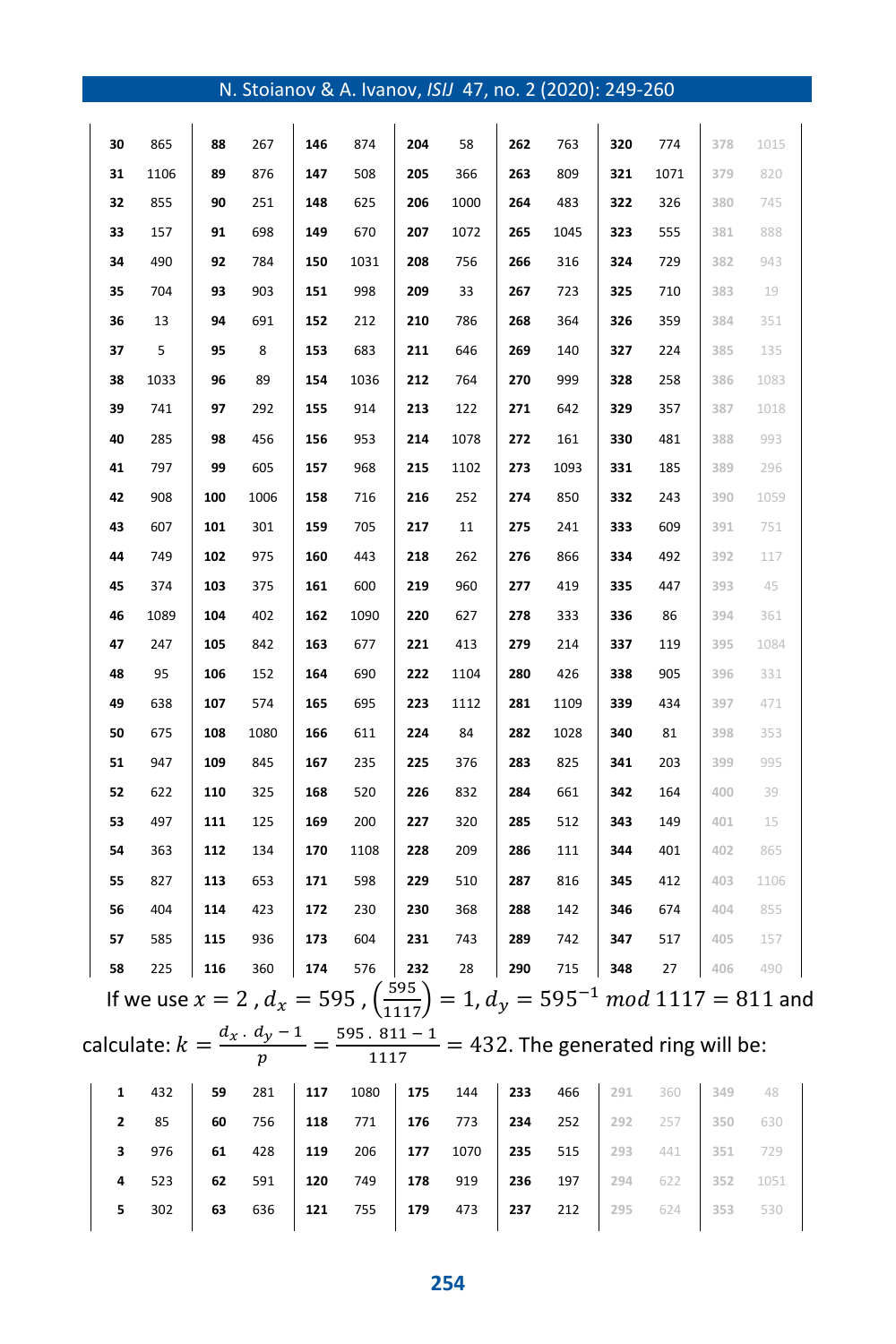|    |      |     |      |     | <b>Public Key Generation Principles Impact Cybersecurity</b> |     |      |     |      |     |      |     |      |
|----|------|-----|------|-----|--------------------------------------------------------------|-----|------|-----|------|-----|------|-----|------|
| 6  | 892  | 64  | 1087 | 122 | 1113                                                         | 180 | 1042 | 238 | 1107 | 296 | 371  | 354 | 1092 |
| 7  | 1096 | 65  | 444  | 123 | 506                                                          | 181 | 1110 | 239 | 148  | 297 | 541  | 355 | 370  |
| 8  | 981  | 66  | 801  | 124 | 777                                                          | 182 | 327  | 240 | 267  | 298 | 259  | 356 | 109  |
| 9  | 449  | 67  | 879  | 125 | 564                                                          | 183 | 522  | 241 | 293  | 299 | 188  | 357 | 174  |
| 10 | 727  | 68  | 1065 | 126 | 142                                                          | 184 | 987  | 242 | 355  | 300 | 792  | 358 | 329  |
| 11 | 187  | 69  | 993  | 127 | 1026                                                         | 185 | 807  | 243 | 331  | 301 | 342  | 359 | 269  |
| 12 | 360  | 70  | 48   | 128 | 900                                                          | 186 | 120  | 244 | 16   | 302 | 300  | 360 | 40   |
| 13 | 257  | 71  | 630  | 129 | 84                                                           | 187 | 458  | 245 | 210  | 303 | 28   | 361 | 525  |
| 14 | 441  | 72  | 729  | 130 | 544                                                          | 188 | 147  | 246 | 243  | 304 | 926  | 362 | 49   |
| 15 | 622  | 73  | 1051 | 131 | 438                                                          | 189 | 952  | 247 | 1095 | 305 | 146  | 363 | 1062 |
| 16 | 624  | 74  | 530  | 132 | 443                                                          | 190 | 208  | 248 | 549  | 306 | 520  | 364 | 814  |
| 17 | 371  | 75  | 1092 | 133 | 369                                                          | 191 | 496  | 249 | 364  | 307 | 123  | 365 | 910  |
| 18 | 541  | 76  | 370  | 134 | 794                                                          | 192 | 925  | 250 | 868  | 308 | 637  | 366 | 1053 |
| 19 | 259  | 77  | 109  | 135 | 89                                                           | 193 | 831  | 251 | 781  | 309 | 402  | 367 | 277  |
| 20 | 188  | 78  | 174  | 136 | 470                                                          | 194 | 435  | 252 | 58   | 310 | 529  | 368 | 145  |
| 21 | 792  | 79  | 329  | 137 | 863                                                          | 195 | 264  | 253 | 482  | 311 | 660  | 369 | 88   |
| 22 | 342  | 80  | 269  | 138 | 855                                                          | 196 | 114  | 254 | 462  | 312 | 285  | 370 | 38   |
| 23 | 300  | 81  | 40   | 139 | 750                                                          | 197 | 100  | 255 | 758  | 313 | 250  | 371 | 778  |
| 24 | 28   | 82  | 525  | 140 | 70                                                           | 198 | 754  | 256 | 175  | 314 | 768  | 372 | 996  |
| 25 | 926  | 83  | 49   | 141 | 81                                                           | 199 | 681  | 257 | 761  | 315 | 27   | 373 | 227  |
| 26 | 146  | 84  | 1062 | 142 | 365                                                          | 200 | 421  | 258 | 354  | 316 | 494  | 374 | 885  |
| 27 | 520  | 85  | 814  | 143 | 183                                                          | 201 | 918  | 259 | 1016 | 317 | 61   | 375 | 306  |
| 28 | 123  | 86  | 910  | 144 | 866                                                          | 202 | 41   | 260 | 1048 | 318 | 661  | 376 | 386  |
| 29 | 637  | 87  | 1053 | 145 | 1034                                                         | 203 | 957  | 261 | 351  | 319 | 717  | 377 | 319  |
| 30 | 402  | 88  | 277  | 146 | 1005                                                         | 204 | 134  | 262 | 837  | 320 | 335  | 378 | 417  |
| 31 | 529  | 89  | 145  | 147 | 764                                                          | 205 | 921  | 263 | 793  | 321 | 627  | 379 | 307  |
| 32 | 660  | 90  | 88   | 148 | 533                                                          | 206 | 220  | 264 | 774  | 322 | 550  | 380 | 818  |
| 33 | 285  | 91  | 38   | 149 | 154                                                          | 207 | 95   | 265 | 385  | 323 | 796  | 381 | 404  |
| 34 | 250  | 92  | 778  | 150 | 625                                                          | 208 | 828  | 266 | 1004 | 324 | 953  | 382 | 276  |
| 35 | 768  | 93  | 996  | 151 | 803                                                          | 209 | 256  | 267 | 332  | 325 | 640  | 383 | 830  |
| 36 | 27   | 94  | 227  | 152 | 626                                                          | 210 | 9    | 268 | 448  | 326 | 581  | 384 | -3   |
| 37 | 494  | 95  | 885  | 153 | 118                                                          | 211 | 537  | 269 | 295  | 327 | 784  | 385 | 179  |
| 38 | 61   | 96  | 306  | 154 | 711                                                          | 212 | 765  | 270 | 102  | 328 | 237  | 386 | 255  |
| 39 | 661  | 97  | 386  | 155 | 1094                                                         | 213 | 965  | 271 | 501  | 329 | 737  | 387 | 694  |
| 40 | 717  | 98  | 319  | 156 | 117                                                          | 214 | 239  | 272 | 851  | 330 | 39   | 388 | 452  |
| 41 | 335  | 99  | 417  | 157 | 279                                                          | 215 | 484  | 273 | 139  | 331 | 93   | 389 | 906  |
| 42 | 627  | 100 | 307  | 158 | 1009                                                         | 216 | 209  | 274 | 847  | 332 | 1081 | 390 | 442  |
| 43 | 550  | 101 | 818  | 159 | 258                                                          | 217 | 928  | 275 | 645  | 333 | 86   | 391 | 1054 |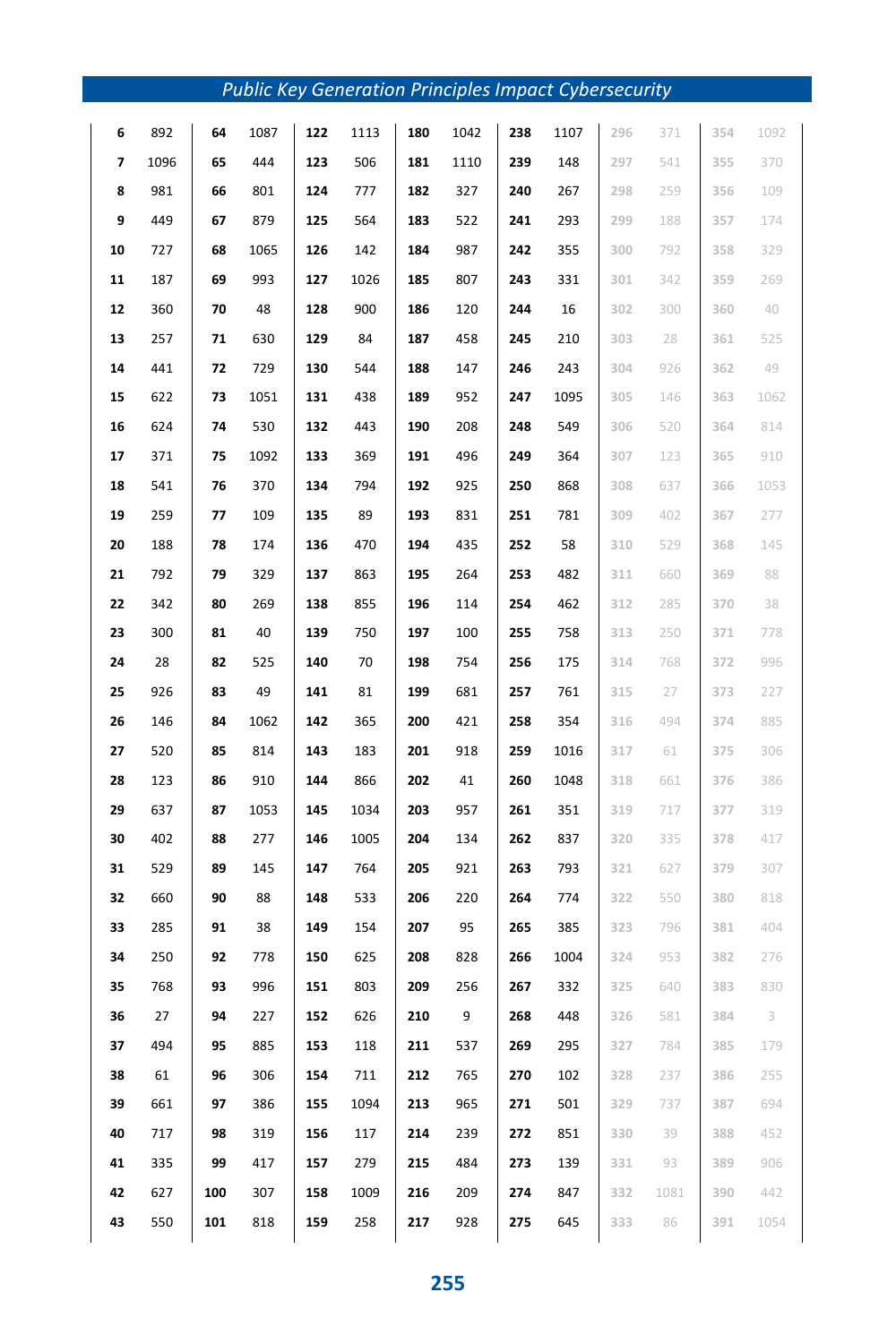| N. Stoianov & A. Ivanov, ISIJ 47, no. 2 (2020): 249-260 |      |     |      |     |      |     |      |     |              |     |      |     |      |
|---------------------------------------------------------|------|-----|------|-----|------|-----|------|-----|--------------|-----|------|-----|------|
| 44                                                      | 796  | 102 | 404  | 160 | 873  | 218 | 1010 | 276 | 507          | 334 | 291  | 392 | 709  |
| 45                                                      | 953  | 103 | 276  | 161 | 707  | 219 | 690  | 277 | 92           | 335 | 608  | 393 | 230  |
| 46                                                      | 640  | 104 | 830  | 162 | 483  | 220 | 958  | 278 | 649          | 336 | 161  | 394 | 1064 |
| 47                                                      | 581  | 105 | 3    | 163 | 894  | 221 | 566  | 279 | $\mathbf{1}$ | 337 | 298  | 395 | 561  |
| 48                                                      | 784  | 106 | 179  | 164 | 843  | 222 | 1006 | 280 | 432          | 338 | 281  | 396 | 1080 |
| 49                                                      | 237  | 107 | 255  | 165 | 34   | 223 | 79   | 281 | 85           | 339 | 756  | 397 | 771  |
| 50                                                      | 737  | 108 | 694  | 166 | 167  | 224 | 618  | 282 | 976          | 340 | 428  | 398 | 206  |
| 51                                                      | 39   | 109 | 452  | 167 | 656  | 225 | 13   | 283 | 523          | 341 | 591  | 399 | 749  |
| 52                                                      | 93   | 110 | 906  | 168 | 791  | 226 | 31   | 284 | 302          | 342 | 636  | 400 | 755  |
| 53                                                      | 1081 | 111 | 442  | 169 | 1027 | 227 | 1105 | 285 | 892          | 343 | 1087 | 401 | 1113 |
| 54                                                      | 86   | 112 | 1054 | 170 | 215  | 228 | 401  | 286 | 1096         | 344 | 444  | 402 | 506  |
| 55                                                      | 291  | 113 | 709  | 171 | 169  | 229 | 97   | 287 | 981          | 345 | 801  | 403 | 777  |
| 56                                                      | 608  | 114 | 230  | 172 | 403  | 230 | 575  | 288 | 449          | 346 | 879  | 404 | 564  |
| 57                                                      | 161  | 115 | 1064 | 173 | 961  | 231 | 426  | 289 | 727          | 347 | 1065 | 405 | 142  |
| 58                                                      | 298  | 116 | 561  | 174 | 745  | 232 | 844  | 290 | 187          | 348 | 993  | 406 | 1026 |

It is easy to see that two rings have no common elements among their groups. But if we calculate  $q = d_x$ . k mod  $p = 430$ . 432 mod 1117 = 338 and construct a ring with generator q, that ring will has order  $\#O_{(a,p)} = 1116 =$  $p-1$ .

To demonstrate that this works when the number  $p$  is composite we make an example with  $p = 21421$ .

#### *Example 2*

 $p = 21421$ ,  $g = 430$ ,  $\#O_{(p,p)} = 690$ ,  $\left(\frac{430}{21421}\right) = 1$ Use  $x = 1$ ,  $d_x = 430$ ,  $d_y = 430^{-1}$  mod 21421 = 2441 calculate:  $k = \frac{d_x d_y - 1}{n}$  $\frac{dy-1}{p} = \frac{430.2441 - 1}{21421}$  $\frac{2441}{21421} = 49.$ 

If you try to make tables as this above and use this two generator numbers (430 and 49) you will see that they have no common elements too. More over if you calculate  $q = d_x$ . k mod  $p = 430$ . 49 mod 21421 = 21070 you will be convinced that ring with generator  $q$  will not have intersection elements neither with ring  $R_a$  nor with ring  $R_k$ .

That is our idea to use a start generate number  $g$  and next use several conscience values of  $k$  in two primality test criteria and not to be used randomly generated values. This can lead to make the test more deterministic due to more subgroups could be tested and pass the criteria.

The criteria of the test which we will use are:

(1) If  $p$  is a prime, then Jacobi's symbol is equal to Legendre's symbol.<sup>12</sup>

(2) The Miller-Rabin test base: To find a number  $x$  such that:

 $x^2 \equiv 1 \bmod p$  and  $x \not\equiv \pm 1 \bmod p$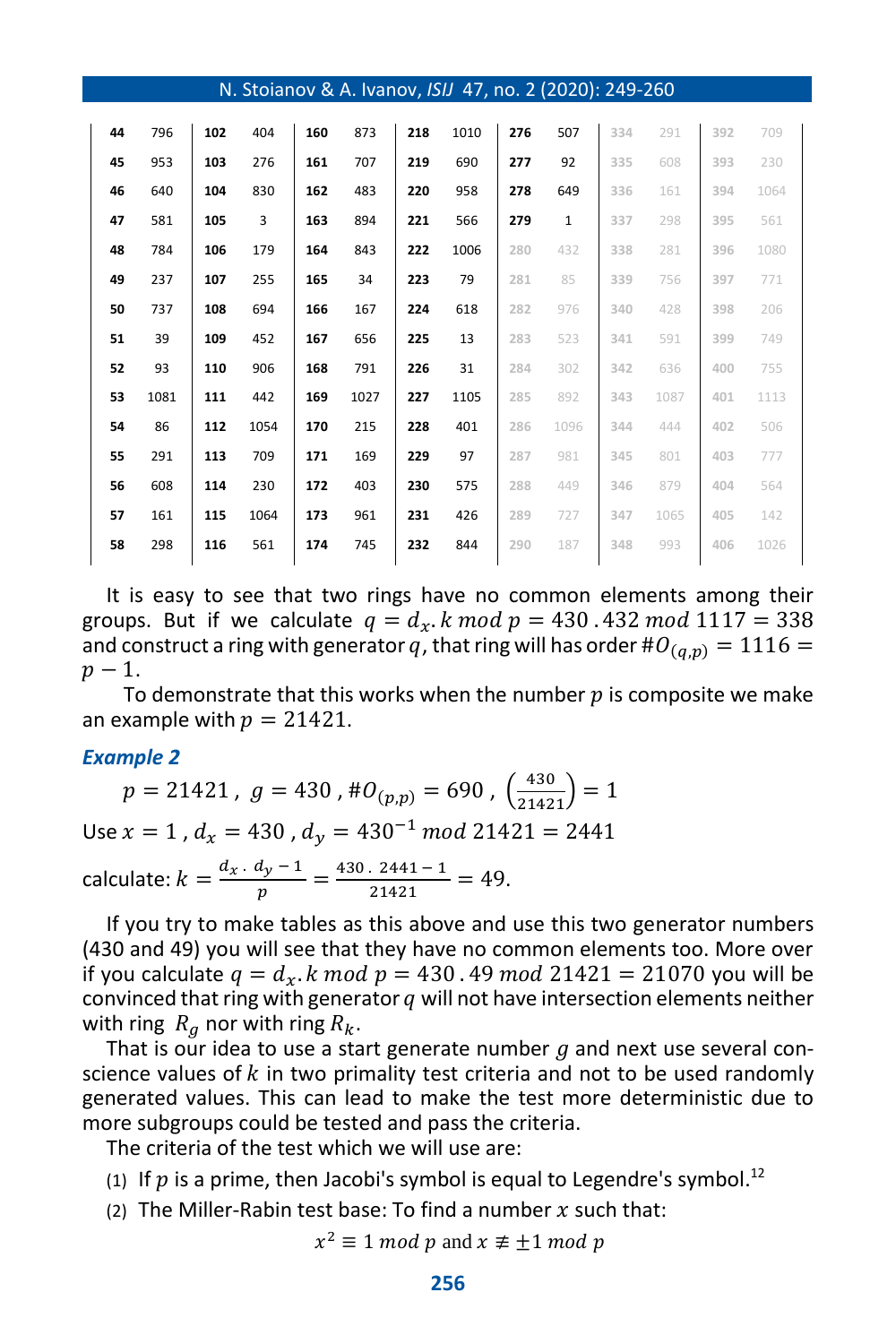#### *Public Key Generation Principles Impact Cybersecurity*

We will describe the algorithm steps which we propose. To do that we will first point out the steps of 3 basic functions which we use into it:

#### **function modK (in generator, in modulonumber)**

 $a =$  (generator  $\wedge$  -1) mod modulonumber return ( $(a * generator) - 1$ ) div modulonumber

#### **function getNotPRU (in generator, in modulonumber)**

```
g = generator
kJacobi = JacobiSimbol(g,m)
if (klacobi = -1)g = (g * g) mod modulonumber
i = 0m = gDO
 i++m = modulonumber – m
 m = modK(m, modulonumber)
 if (m<2)m = modulonumber div 3
    i = 0kJacobi = JacobiSimbol(m,modulonumber)
 if (kJacobi=0)
    return m
WHILE (kJacobi=1) or (i>33)
return m
```
#### **function TryToGetPRU (in generator, in modulonumber)**

```
g = generator
kJacobi = JacobiSimbol(g,m)
if (klacobi = -1)g = (g * g) mod modulonumber
e = modulonumber mod 5
if (e in [2,3])
  return = (5*g) mod modulonumber
e = modulonumber mod 6
if (e = 5)
```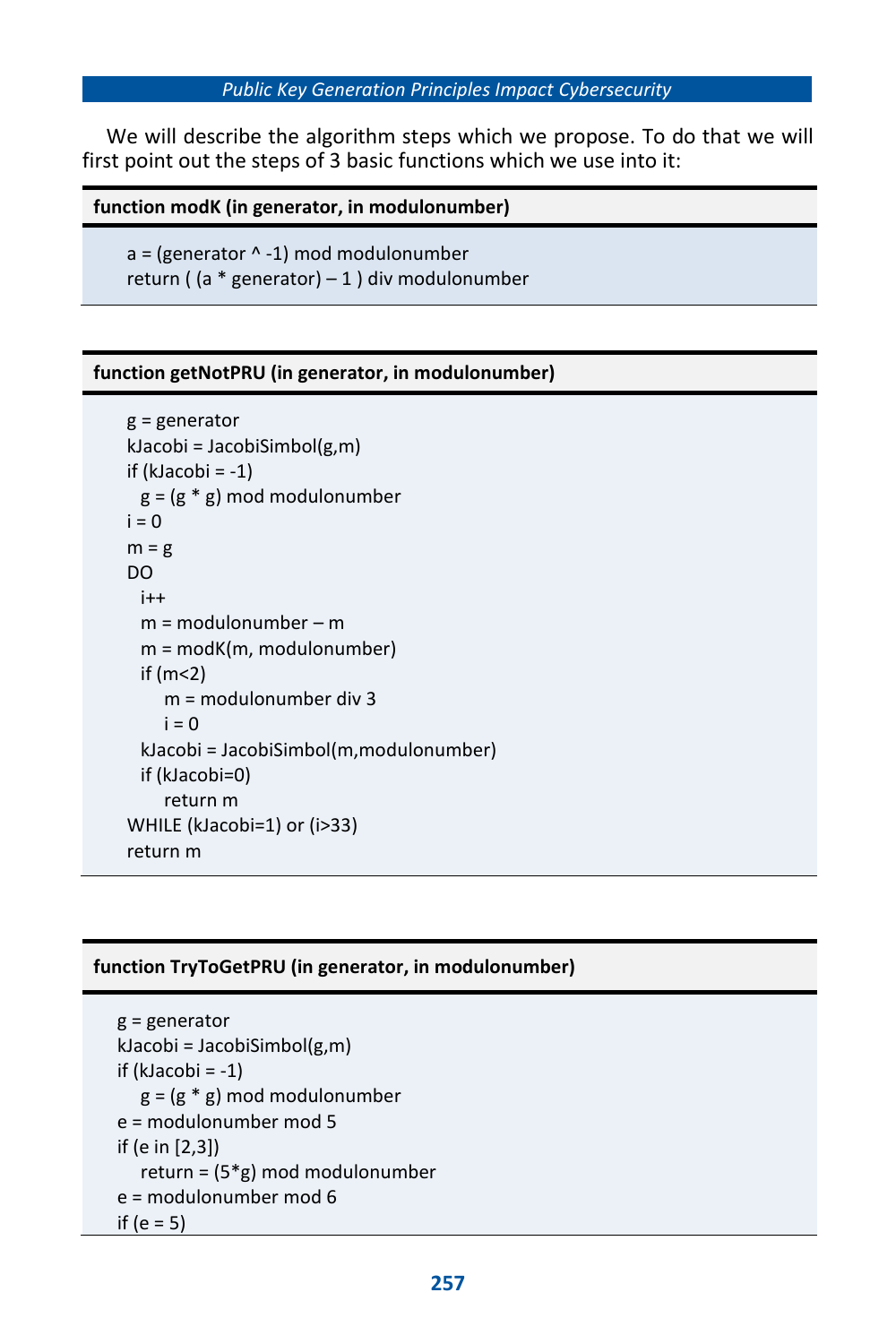```
return = (-3*g) mod modulonumber
e = modulonumber mod 8
if (e in [3,5])
  return = (2*g) mod modulonumber
if (e = 7)
  return = (-2*g) mod modulonumber
i = 0m = gDO
  i++m = modulonumber – m
  m = modK(m, modulonumber)
  if (m<2)
     m = modulonumber div 3
     i = 0kJacobi = JacobiSimbol(m,modulonumber)
  if (kJacobi=0)
     return m
WHILE (kJacobi=-1) or (i>33)
if ((m*g) mod modulonumber = 1)
  return m
return (m*g) mod modulonumber
```
The steps of the algorithm which we propose to be estimated primality of a number are:

| (1)   | Pick up small prime number q such that $a = p \mod q > 1$ |
|-------|-----------------------------------------------------------|
| (2)   | $b = a^{p-1} \mod p$                                      |
| (3)   | if $b > 1$                                                |
| (4)   | output <b>COMPOSITE</b>                                   |
| (5)   | $JacobiSymbol = 1$                                        |
| (6)   | $f = (p - 1)$                                             |
| (7)   | loop $i \in \{04\}$                                       |
| (7.1) | $b=f/2$                                                   |
| (7.2) | <i>if JacobiSymbol</i> = 1                                |
| (7.3) | $g = TryToGetPRU(a,p)$                                    |
| (7.4) | if JacobiSymbol $= -1$                                    |
| (7.5) | $g = getNotPRU(a,p)$                                      |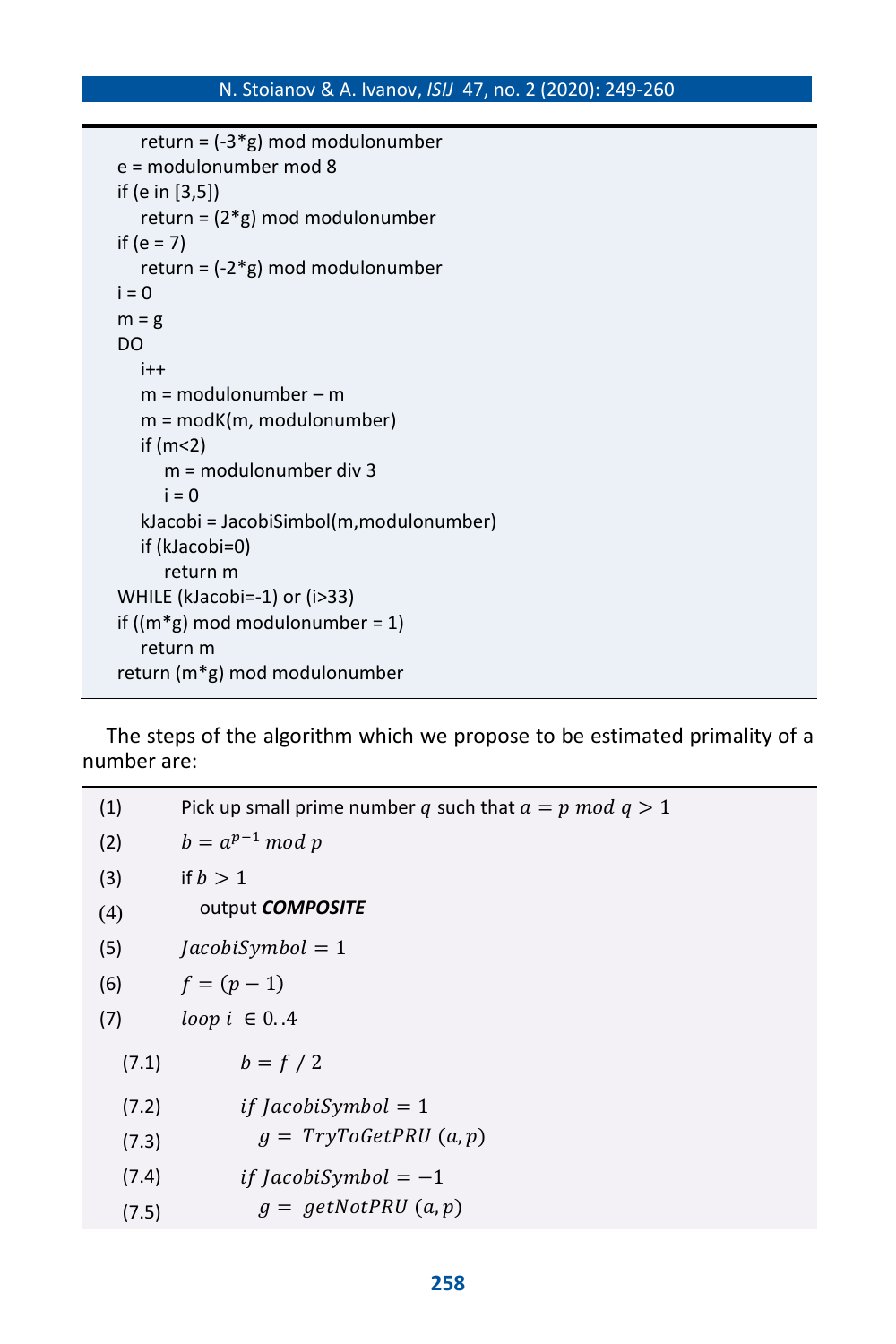*Public Key Generation Principles Impact Cybersecurity*

|     | (7.6)    | <i>JacobiSymbol</i> $\leftarrow \left(\frac{y}{n}\right)$ |
|-----|----------|-----------------------------------------------------------|
|     | (7.7)    | <i>if JacobiSymbol</i> = 0                                |
|     | (7.8)    | output <b>COMPOSITE</b>                                   |
|     | (7.9)    | LegendreSymbol $\leftarrow g^b$ mod p                     |
|     | (7.10)   | if JacobiSymbol <> LegendreSymbol                         |
|     | (7.11)   | output <b>COMPOSITE</b>                                   |
|     | (7.12)   | while (LegendreSymbol = 1) and (b mod $2 = 0$ )           |
|     | (7.12.1) | $b \leftarrow b / 2$                                      |
|     | (7.12.2) | LegendreSymbol $\leftarrow g^b$ mod p                     |
|     | (7.12.3) | if (LegendreSymbol $> 1$ ) and (LegendreSymbol $< f$ )    |
|     | (7.12.4) | output <b>COMPOSITE</b>                                   |
|     | (7.13)   | $a \leftarrow [g * mod fK(g,p)] \mod p$                   |
|     | (7.14)   | <i>if</i> $a = 1$ then                                    |
|     | (7.15)   | $a \leftarrow g$                                          |
| (8) |          | output <b>PRIME</b>                                       |

The proposed algorithm was used to test first  $50<sup>th</sup>$  millions of prime numbers and test passed successfully. We made some test with several hundreds of big numbers with size of 200, 300 and 400 decimal digits and primality test estimation was correct.

For comparison between new proposal method which can be used as extension of Miller-Rabin primality test and AKS, we can say that AKS is deterministic primality test algorithm and new addition of Millar-Rabin algorithm stays probabilistic one but highly increases possibility of correct estimation to check primality of a number with only 5 main iterations, whatever the size of tested number is. The power of that new approach is in that different sets of number rings without elements intersections between them are used in primality check process. From other comparison point of view, we can say that AKS algorithm in general operates with polynomial mathematical operations that is way Millar-Rabin algorithm is faster and remains most commonly used in worldwide public key cryptographic systems. That is why we directed our efforts to gain a way to increase the probability of the correct result of Miller-Rabin primality test algorithm.

## **Conclusions**

Into suggested method of switching between different subgroups there is no need to use randomly chosen values of integers which have to be used to pass the test criteria. Smaller number of test integers are need to execute the test.